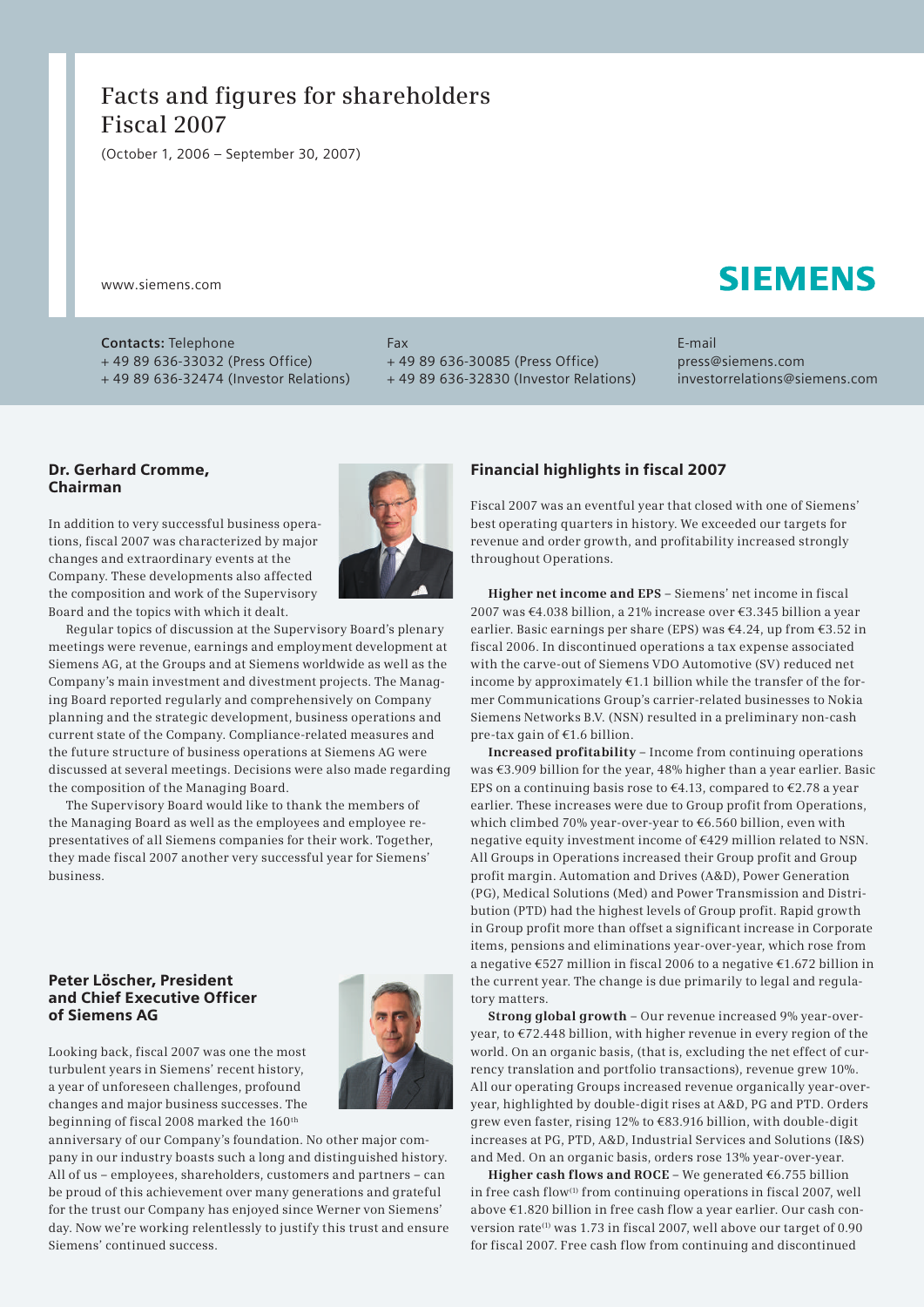operations increased from €1.607 billion in fiscal 2006 to €3.577 billion in the current period. Return on capital employed (ROCE)<sup>(1)</sup> rose on a continuing basis to 12.7% for the year, up from 9.6% a year earlier. Our medium-term target for ROCE is 14–16%.

**Progress with legal and regulatory matters** – During the year we made substantial progress in addressing issues related to investigations of past misconduct by Siemens employees. We engaged these matters vigorously as a top priority throughout the year and retained highly regarded outside experts to help us cooperate fully with outside investigations, conduct our own internal investigations, and act upon the results of these investigations. We booked a number of penalties related to the completion of outside investigations during the year. These include European Commission antitrust penalties related to gas-insulated switchgear and a fine from German authorities related to past actions at Com. Meanwhile, we conducted our own internal investigations throughout Siemens, particularly to identify questionable payments made to outside parties under Business Consulting Agreements. We identified a substantial sum of these payments, determined how much of the total of these payments had been incorrectly booked as tax-deductible business expenses, and adjusted the comparative amounts for fiscal 2006 and 2005 in the Consolidated Financial Statements. Including the expenses associated with internal and external investigations and the penalties mentioned above, the total expense within Corporate items associated with legal and regulatory matters during fiscal 2007 was €843 million.

**Dividend** – The Siemens Managing Board and Supervisory Board have proposed a dividend of €1.60 per share. The dividend in the prior year was  $€1.45$ .

(1) Definitions and further information regarding the non-GAAP measures *free cash flow*, *cash conversion rate* and *return on capital employed* are provided on page 4.

#### Fit42010 program

By implementing Fit*4*More over the past two years, we laid the groundwork for our future success. To make further strides, we've now launched Fit42010, a new Company program focused on ensuring Siemens' sustainable development and creating enduring value for our shareholders.

As part of the program, we've set new targets for 2010. We're aiming to boost sales, drive the profitability of our individual Groups, increase our return on capital employed, improve our cash flow and optimize our capital structure. To reach our ambitious targets, we're systematically leveraging our four Fit42010 drivers: People Excellence, Portfolio, Operational Excellence and Corporate Responsibility.

#### Fiscal 2008 – Opportunities worldwide

In our very successful fiscal year 2007, we reinforced and expanded our leading position on the world market. We restructured our portfolio and augmented it with a number of outstanding acquisitions. For the year ahead, we've set clear goals: We want to make Siemens faster, more focused and less complex.

We also intend to cut our expenses – in particular, our selling. general and administrative (SG&A) costs. To this end, we're implementing targeted measures at our Corporate Units, operating units and Regional Companies that will reduce our current SG&A outlays 10–20% by fiscal 2010, enabling us to close the gap to our best competitors.

By implementing our new organizational structure, we're creating a company with three strong pillars: Industry, Energy and Healthcare. In all three areas, our power of innovation, our global market presence and our solutions expertise are positioning us to provide answers to the toughest questions of our time – answers that cannot be surpassed by anyone anywhere. Building on our achievements, we're working with pride and passion to strengthen our Company – step by step, with great determination and a clear focus on the future.



(2) As part of our Fit42010 program, we originally planned to publicly list Siemens VDO Auto motive. However, after reviewing all the options, our Managing and Supervisory Boards decided to sell the Group to Continental AG.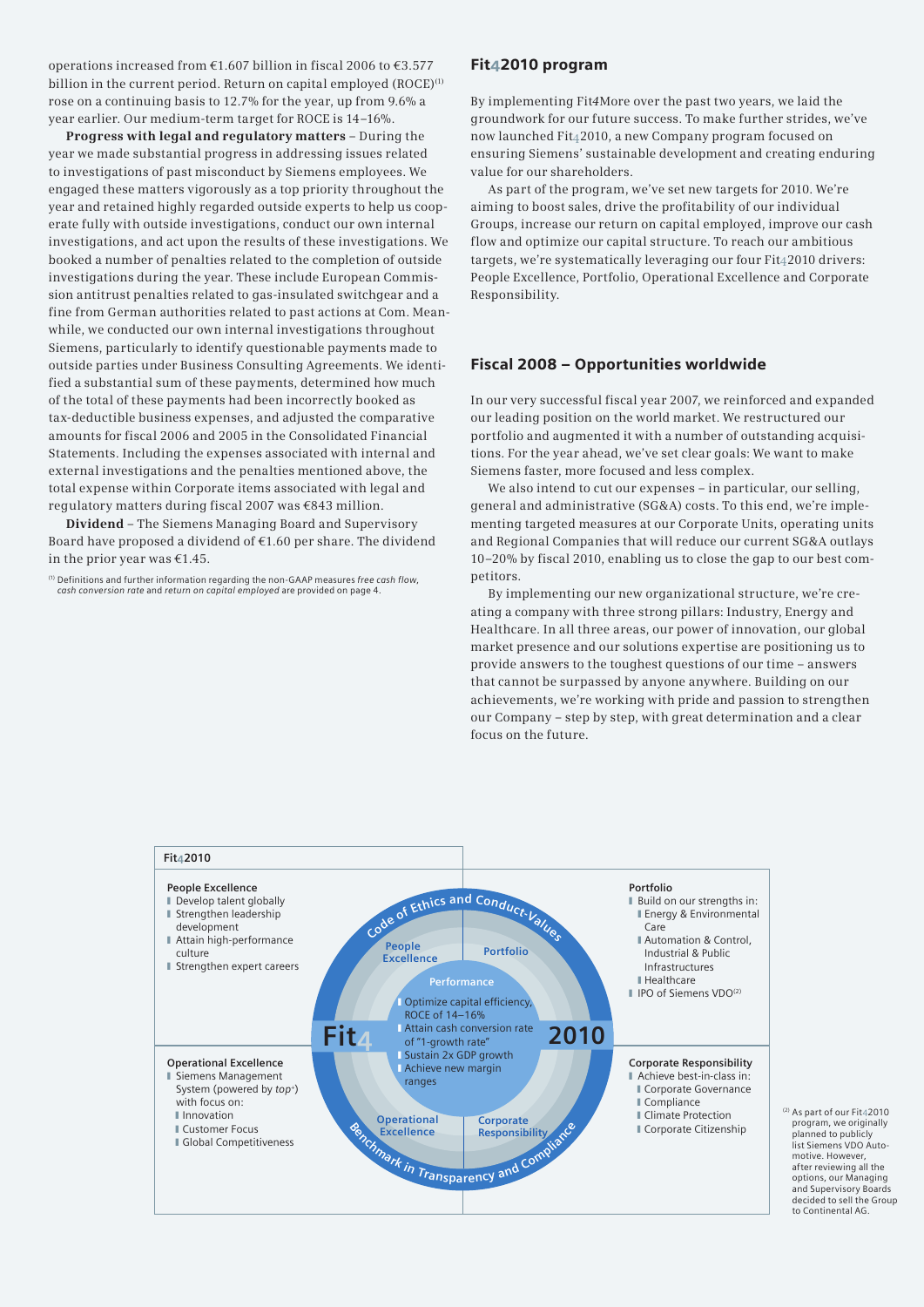## Key figures<sup>(1)</sup>

Effective with the first quarter of fiscal 2007, Siemens prepares its primary financial reporting according to International Financial Reporting Standards (IFRS) on a retroactive basis.

(in millions of euros, except where otherwise stated)









the table "Segment Information" in the 2007 Annual Report.

#### Profit and growth

|                                                       |        |        | $\frac{0}{0}$ |
|-------------------------------------------------------|--------|--------|---------------|
|                                                       |        |        | change        |
|                                                       | 2007   | 2006   | Actual        |
| <b>Continuing operations</b>                          |        |        |               |
| New orders                                            | 83,916 | 74,944 | 12            |
| Revenue                                               | 72,448 | 66,487 | 9             |
| <b>Total Operations Group</b>                         |        |        |               |
| Group profit from Operations                          | 6,560  | 3,867  | 70            |
| in % of revenue (Total Operations Groups)             | 8.6%   | 5.5%   |               |
| <b>EBITDA</b> adjusted                                | 8,716  | 5,367  | 62            |
| in % of revenue (Total Operations Groups)             | 11.4%  | 7.6%   |               |
| <b>Continuing operations</b>                          |        |        |               |
| <b>EBITDA</b> adjusted                                | 7,686  | 5,074  | 51            |
| Income from continuing operations                     | 3,909  | 2,642  | 48            |
| Basic earnings per share (in euros) <sup>(3)</sup>    | 4.13   | 2.78   | 49            |
| Continuing and discontinued operations <sup>(2)</sup> |        |        |               |
| Net income                                            | 4,038  | 3,345  | 21            |
| Basic earnings per share (in euros) <sup>(3)</sup>    | 4.24   | 3.52   | 20            |

# Return on capital employed

| <b>Continuing operations</b>                          |  |       |
|-------------------------------------------------------|--|-------|
| Return on capital employed (ROCE)                     |  | 9.6%  |
| Continuing and discontinued operations <sup>(2)</sup> |  |       |
| Return on capital employed (ROCE)                     |  | 10.5% |

# Free cash flow / Cash conversion

| <b>Total Operations Groups</b>                        |       |       |
|-------------------------------------------------------|-------|-------|
| Free cash flow                                        | 7,037 | 2,806 |
| Cash conversion                                       | 1.07  | 0.73  |
| <b>Continuing operations</b>                          |       |       |
| Free cash flow                                        | 6,755 | 1,820 |
| Cash conversion                                       | 1.73  | 0.69  |
| Continuing and discontinued operations <sup>(2)</sup> |       |       |
| Free cash flow                                        | 3,577 | 1,607 |
| Cash conversion                                       | 0.89  | 0.48  |

# Net debt / Capital structure

| Net debt                                       | 11.299 | 4.487 |
|------------------------------------------------|--------|-------|
| Net debt / EBITDA adjusted                     | 147    | 0.88  |
| Adjusted industrial net debt                   | 5.828  | 1,878 |
| Adjusted industrial net debt / EBITDA adjusted | 0.76   | 0.37  |

#### **Employees** (in thousands)

|                        | Con-<br>tinuing<br>opera-<br>tions | Sept. 30, 2007<br>Total <sup>(4)</sup> | Sept. 30, 2006<br>Con-<br>tinuing<br>opera-<br>tions | Total $(4)$ |
|------------------------|------------------------------------|----------------------------------------|------------------------------------------------------|-------------|
| <b>Employees</b>       | 398                                | 471                                    | 371                                                  | 475         |
| Germany                | 126                                | 152                                    | 123                                                  | 161         |
| <b>Outside Germany</b> | 272                                | 319                                    | 248                                                  | 314         |

(1) Prior-year numbers have been adjusted for the retroactive presentation of SV in discontinued operations, income tax charges relating to compliance matters and an adjustment of Med's Group profit. EBITDA adjusted, Return on capital employed, Return on equity, Free cash flow, Cash conversion, Net debt and adjusted industrial net debt are non-GAAP financial measures. Please refer to page 4 for further imformation. "Group profit from Operations" is reconciled to "Income before income taxes" of Operations under "Reconciliation to financial statements" in

(2) Discontinued operations consist of Siemens VDO Automotive activities as well as of carrier networks, enterprise networks and mobile devices activities. (3) Earnings per share – attributable to shareholders of Siemens AG

<sup>(4)</sup> Continuing and discontinued operations<br><sup>(5)</sup> Adjusted for portfolio and currency translation effects